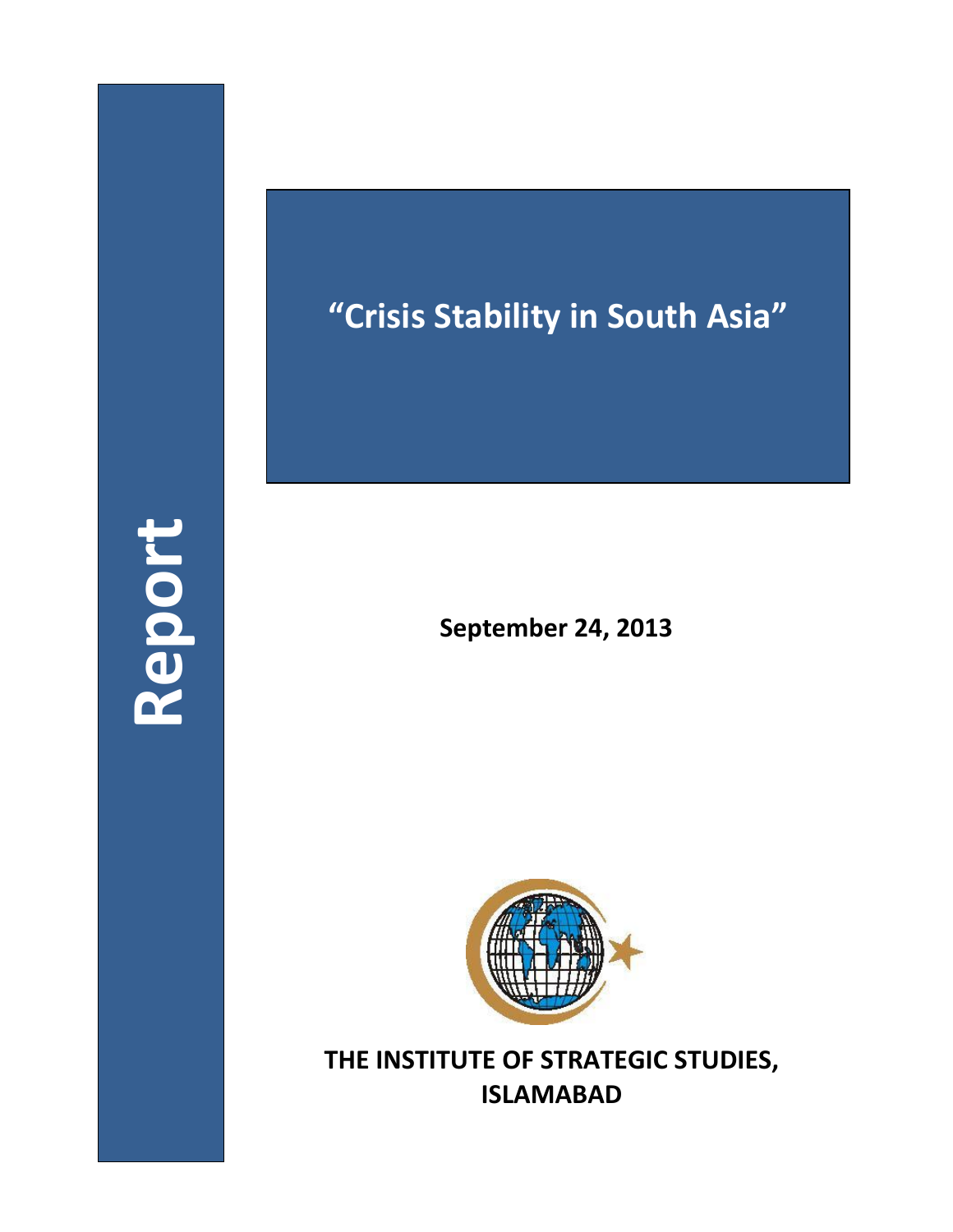## *"Crisis Stability in South Asia"*

The Institute of Strategic Studies, Islamabad (ISSI) organised an In-House Roundtable on September 24, 2013 with Brig (Retd) Feroz Hassan Khan, lecturer in the Department of National Security Affairs at the Naval Postgraduate School, Monterey, California along with his colleague Mr. Ryan French and Ms Meagon Barlow, US Embassy. Welcoming the guests, Director General ISSI, Dr. Rasul Bakhsh Rais said that the Institute was looking forward for this opportunity to get insights into strategic developments in the region and the strategic thinking around the world.

Brig. (R) Feroz Hasan Khan gave a short introduction of his Department at Monterey and informed about the research projects that his Department had been conducting and publishing. He then went on to brief about the results of a workshop on "Crisis Stability in South Asia" that his Department conducted between two groups from India and Pakistan. Brig Feroz said that the workshop was actually a table top crisis simulation exercise held in Colombo, Sri Lanka. The basic premise of this exercise was that security stability in South Asia is dubious because there has been no progress on the peace architecture and also due to the presence of transnational networks and their uncontrolled non-state actors. A few years back, India announced its "Cold Start" doctrine and in turn Pakistan also announced that any such move would meet a comprehensive response. In theory, Brig Feroz explained, one can understand the doctrines but the motive of this exercise was to see how it will look like as a war game. For this purpose, two groups were comprised of people from the military as well as civil and academic fields from India and Pakistan. In addition to the two primary groups, there was also a 'control group' in order to moderate the exercise. The desired objective of the game was for the two primary groups to achieve war termination in a war scenario between India and Pakistan. Given the fragile security situation in South Asia, the aim of this exercise was to understand how the policy planners in India and Pakistan would respond if another terror attack takes place. Set in the year 2018, the exercise was deemed important as both the countries are nuclear powers and the geo-political environment in the region is changing constantly.

Both the groups were given a crisis triggering event where a terrorist activity has taken place in India during a cricket match and were asked to prepare their war plan.

The Indian team came up with plans that included a swift military action against key infrastructures in Pakistan besides creating a maritime exclusive zone off the Pakistani Makran coast whereas, the Pakistani team sought to internationalise the crisis and present India as an aggressor. The 'control group' noted that there was a complete mismatch between Indian and Pakistani low option baseline plan. India wanted to inflict punishment on Pakistan Army across LoC, whereas Pakistan seemed to distance itself and condemn the terror incident in strongest possible terms.

In the case of high options in the exercise, India sought to create a 72-hour window. India decided to create 3 added integrated battle groups from defensive corps to conduct strike from three different locations i.e. Rahim Yar Khan, Sialkot and Lahore. On the other hand, Pakistan thought that India would opt for aerial attack instead of crossing the border and impose a blockade on Karachi and Gwadar port. Pakistan its under high options, decided to conduct aggressive nuclear posturing by missile testing and issuing public statements. Pakistan also decided that its Air Force would support ground and naval operations and Navy would defend sea lanes and interdict Indian ships.